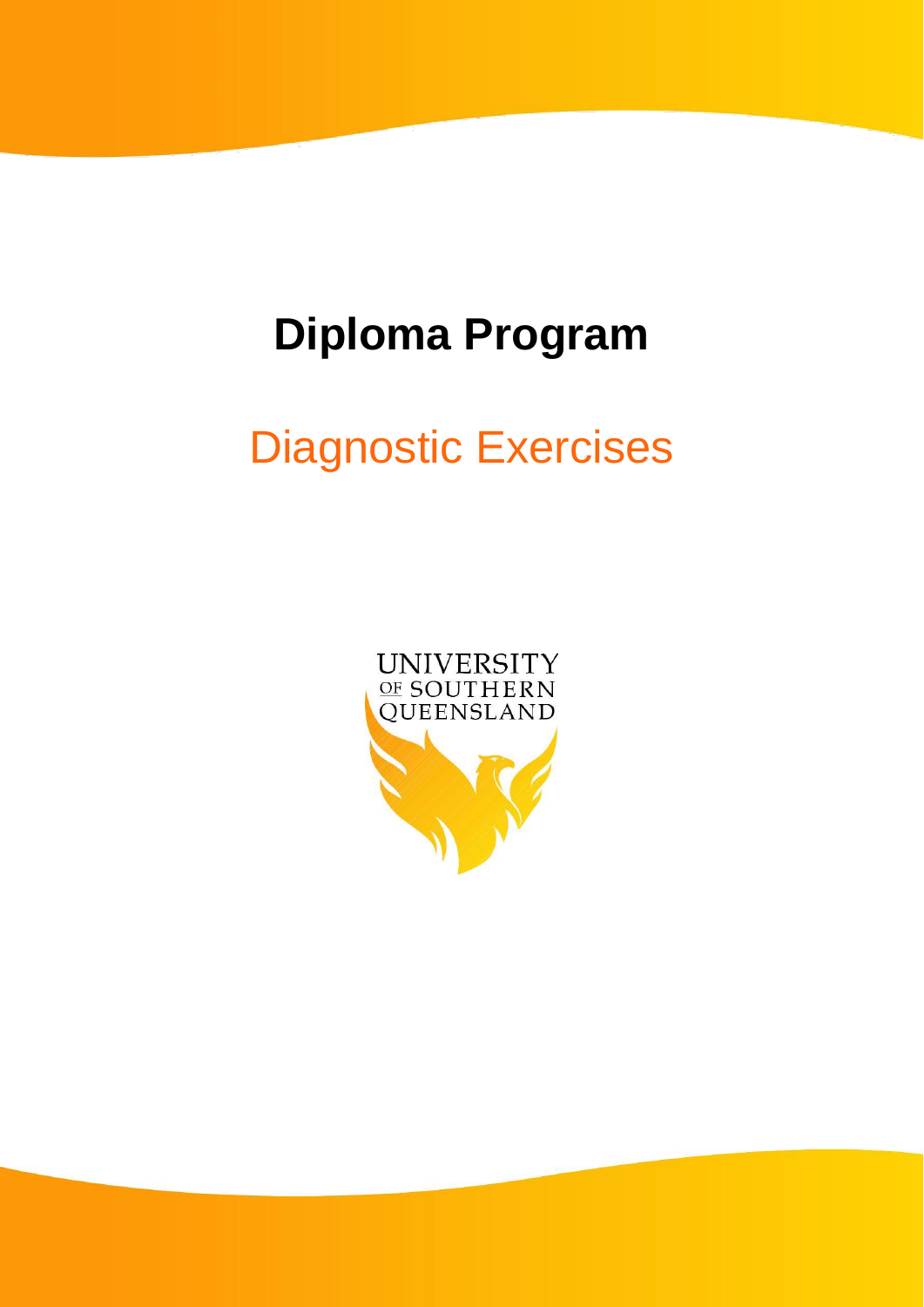#### **Many thanks for considering a Diploma program at the University of Southern Queensland.**

Could you answer the following questions as well as the Communication, ICT and Maths exercises that follow and then scan and email the completed document to us at: **oac@usq.edu.au**

We will then be in touch to give you some feedback so you can start your exciting university studies as a confident and informed student.

| When we give you feedback on your answers do you want us to contact<br>you by (please circle): |
|------------------------------------------------------------------------------------------------|
| Phone                                                                                          |
| Email                                                                                          |
| If you want us to ring you when is the best time to phone?                                     |
|                                                                                                |
|                                                                                                |
|                                                                                                |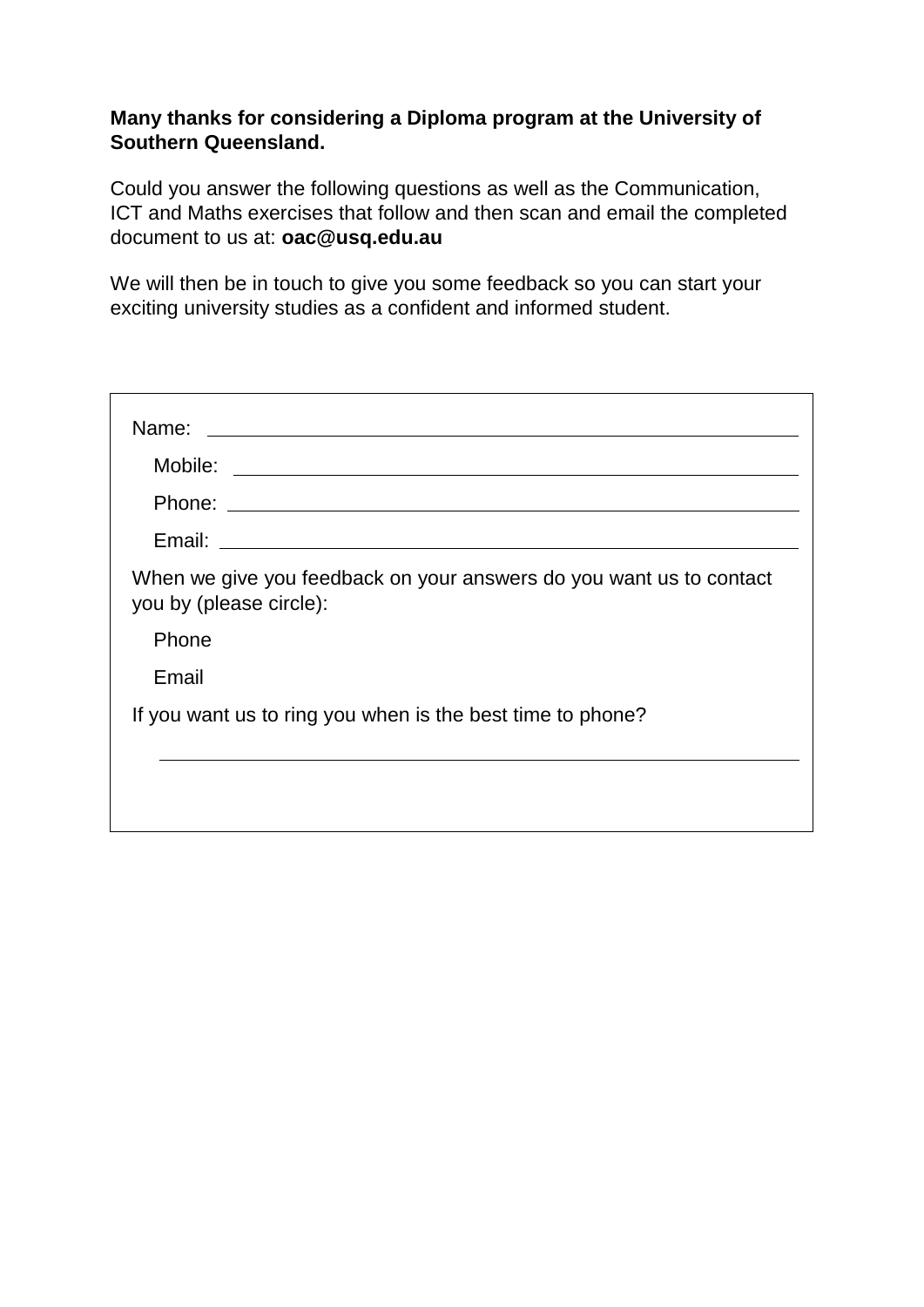### **Task 1**

#### **1. Which Diploma program have you enrolled in:**

- Aboriginal and Torres Strait Islander Studies  $\Box$
- **Business**  $\sim 10$
- **Creative Arts**
- Engineering and Spatial Science
- Science
- Social Studies
- **2. Have any of your close friends or relatives undertaken university study?**

| c<br>⊐ |
|--------|
|        |

|--|--|

If Yes, then please indicate who that is from the following:

- Spouse
- Friend
- **Parent**
- Other close acquaintance \_\_\_\_\_\_\_\_\_\_\_\_\_\_\_\_\_\_\_\_\_\_\_\_\_\_\_

#### **3. Are you of Non-English Speaking Background (NESB)?**

- Yes
- No

If Yes, did you complete any secondary schooling in Australia? If so, what year level did you complete in Australia?

\_\_\_\_\_\_\_\_\_\_\_\_\_\_\_\_\_\_\_\_\_\_\_\_\_\_\_\_\_\_\_\_\_\_\_\_\_\_\_\_\_\_\_\_\_\_\_\_\_\_\_\_\_\_\_\_\_\_\_\_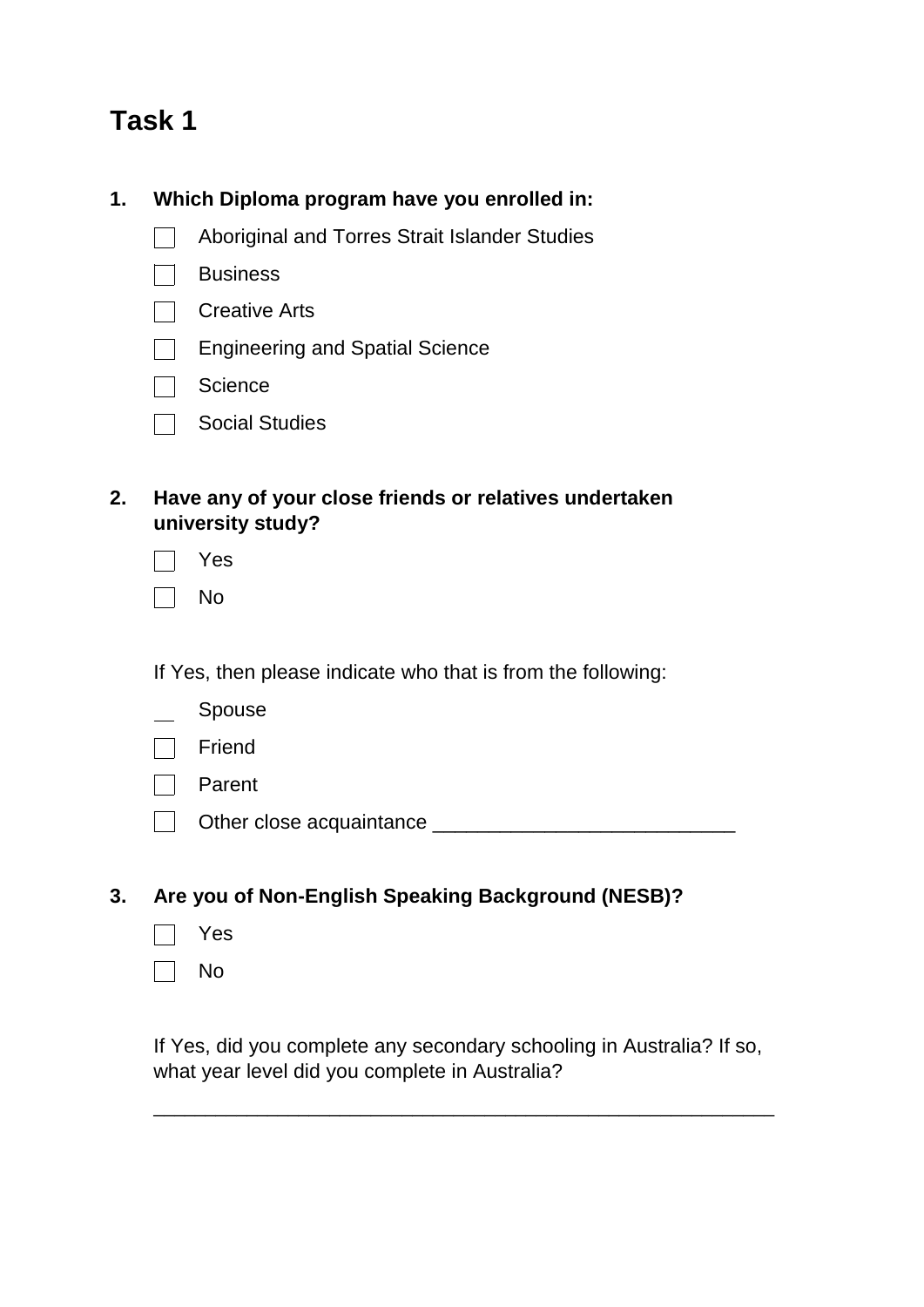| 4. | What is the highest level of education you have previously<br>achieved? Select one or more: |                                               |
|----|---------------------------------------------------------------------------------------------|-----------------------------------------------|
|    |                                                                                             | No school at all or primary school only       |
|    |                                                                                             | Some, but not all of secondary school         |
|    |                                                                                             | Year 12 of secondary school                   |
|    |                                                                                             | Vocational certificate or diploma (e.g. TAFE) |
|    |                                                                                             | Undergraduate university degree or diploma    |
|    |                                                                                             | hei                                           |

- **5. What year did you leave secondary school?**
- **6. How many years is it since you last did any formal study (e.g. school, vocational education)? Select one:**

\_\_\_\_\_\_\_\_\_\_\_\_\_\_\_\_\_\_\_\_\_\_\_\_\_\_\_\_\_\_\_\_\_\_\_\_\_\_\_\_\_\_\_\_\_\_\_\_\_\_\_\_\_\_\_\_\_\_\_

\_\_\_\_\_\_\_\_\_\_\_\_\_\_\_\_\_\_\_\_\_\_\_\_\_\_\_\_\_\_\_\_\_\_\_\_\_\_\_\_\_\_\_\_\_\_\_\_\_\_\_\_\_\_\_\_\_\_\_\_\_ \_\_\_\_\_\_\_\_\_\_\_\_\_\_\_\_\_\_\_\_\_\_\_\_\_\_\_\_\_\_\_\_\_\_\_\_\_\_\_\_\_\_\_\_\_\_\_\_\_\_\_\_\_\_\_\_\_\_\_\_\_

 $\mathcal{L}_\text{max} = \mathcal{L}_\text{max} = \mathcal{L}_\text{max} = \mathcal{L}_\text{max} = \mathcal{L}_\text{max} = \mathcal{L}_\text{max} = \mathcal{L}_\text{max} = \mathcal{L}_\text{max}$ 

| $\vert \ \vert$ Less than 2 years |
|-----------------------------------|
| $\vert$ 2 - 5 years               |
| $6 - 10$ years                    |
| $\vert$   More than 10 years      |
| Evoloin what those of u           |

 $\Box$  Explain what those studies were:

- **7. Are you employed in paid work? If yes, please indicate approximately how many hours per week. Select one:**
	- $\Box$  I am not in paid employment
	- $\Box$  Less than 5 hours per week
	- $\begin{array}{|c|c|} \hline \phantom{a}6 14 \text{ hours per week} \hline \end{array}$
	- $\overline{1}$  15 25 hours per week
	- More than 25 hours per week
	- $\Box$  Full-time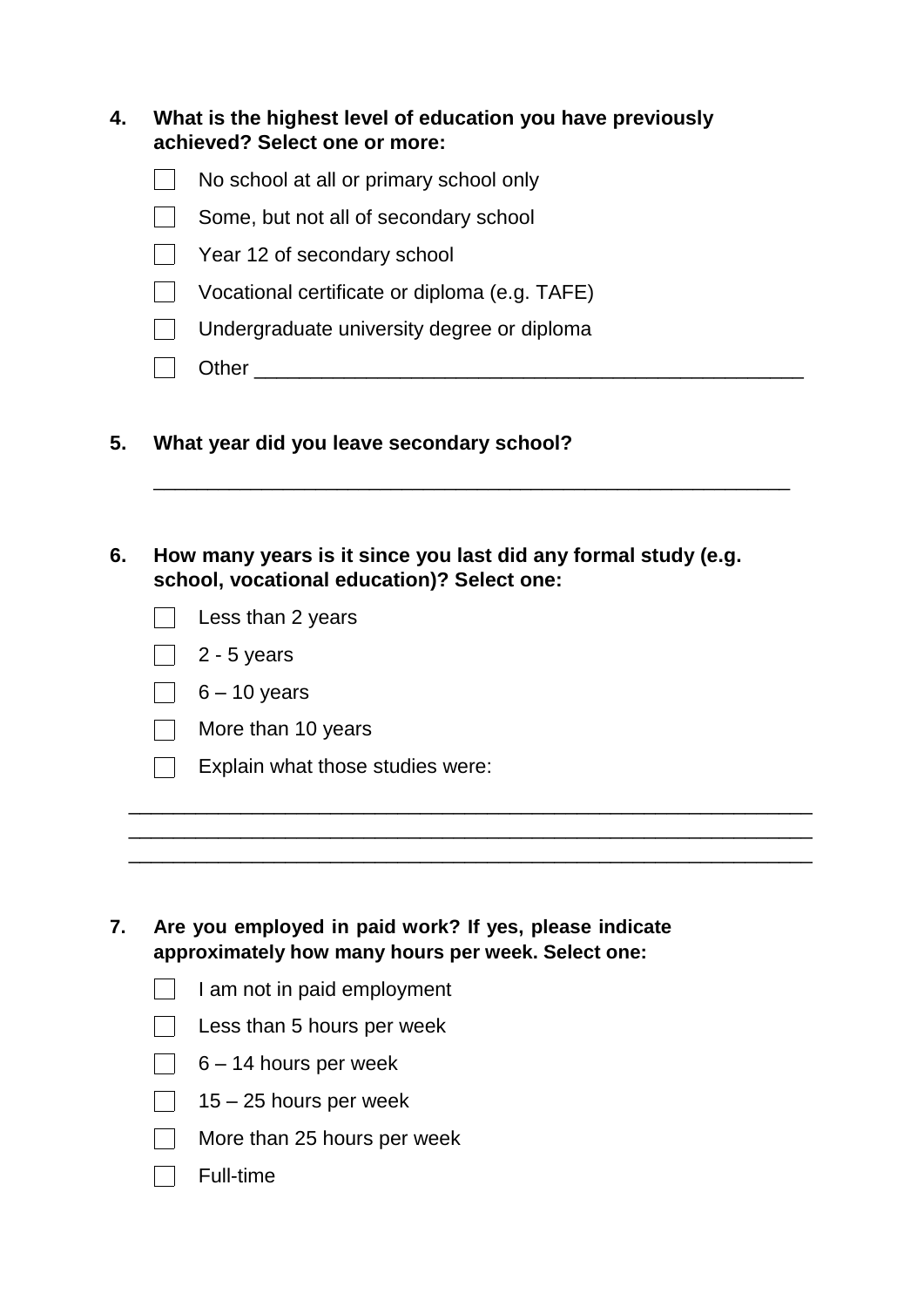#### **8. How many hours per week will you be able to devote to study?**

- 40 hours (full-time enrolment)  $\Box$
- $\mathbb{R}^n$ 20 hours (part-time enrolment)
- $\Box$  10-20 hours
- $\Box$  Less than 10

#### **9. How will you find enough time for study?**

- $\Box$ I have enough spare time for study without reducing time spent on other activities
- $\Box$ Reduce the number of hours spent in employment
- $\Box$  Reduce the number of hours spent on family commitments
- $\Box$  Reduce the number of hours spent on leisure activities

#### **10. What level of computer and online access do you have? Select one:**

- $\overline{a}$ All the time
- **Frequently**
- $\Box$  Occasionally
- **The Common** Rarely
- Never  $\mathbf{1}$

#### **11. What are you hoping to achieve by doing this Diploma Program? Write a brief answer below:**

\_\_\_\_\_\_\_\_\_\_\_\_\_\_\_\_\_\_\_\_\_\_\_\_\_\_\_\_\_\_\_\_\_\_\_\_\_\_\_\_\_\_\_\_\_\_\_\_\_\_\_\_\_\_\_\_\_\_\_\_\_\_\_\_\_ \_\_\_\_\_\_\_\_\_\_\_\_\_\_\_\_\_\_\_\_\_\_\_\_\_\_\_\_\_\_\_\_\_\_\_\_\_\_\_\_\_\_\_\_\_\_\_\_\_\_\_\_\_\_\_\_\_\_\_\_\_\_\_\_\_ \_\_\_\_\_\_\_\_\_\_\_\_\_\_\_\_\_\_\_\_\_\_\_\_\_\_\_\_\_\_\_\_\_\_\_\_\_\_\_\_\_\_\_\_\_\_\_\_\_\_\_\_\_\_\_\_\_\_\_\_\_\_\_\_\_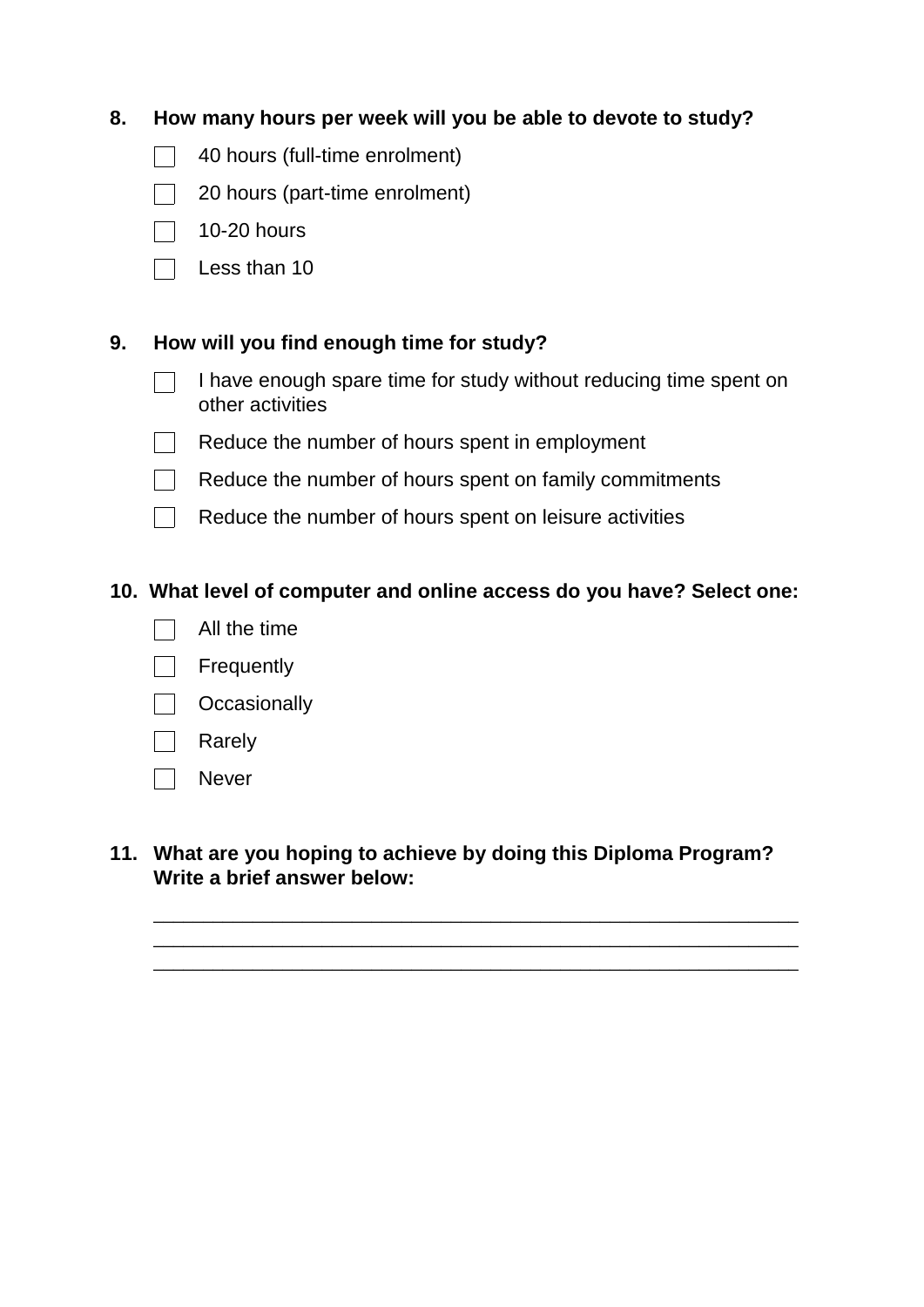- **12. Which core Diploma course(s) are you intending to enroll in for your first semester (each course will require ten hours a week student input):**
	- DIP1000 E-Literacy for Contemporary Society  $\mathbf{L}$
	- DIPP1001 Academic and Professional English  $\sim$
	- $\Box$ DIP1002 Strategies for Successful Study
	- DIP1003 Essential Mathematics DIP1004 ۳.
	- T. Mathematical Literacy

*Note:*

*If enrolling in either Diploma of Engineering and Spatial Science or Diploma of Science then you must enrol in DIP1003 Essential Mathematics. If enrolling in any of the other programs you must enrol in DIP1004 Mathematical Literacy.*

Thank you for answering these questions.

Now progress on to our communications exercises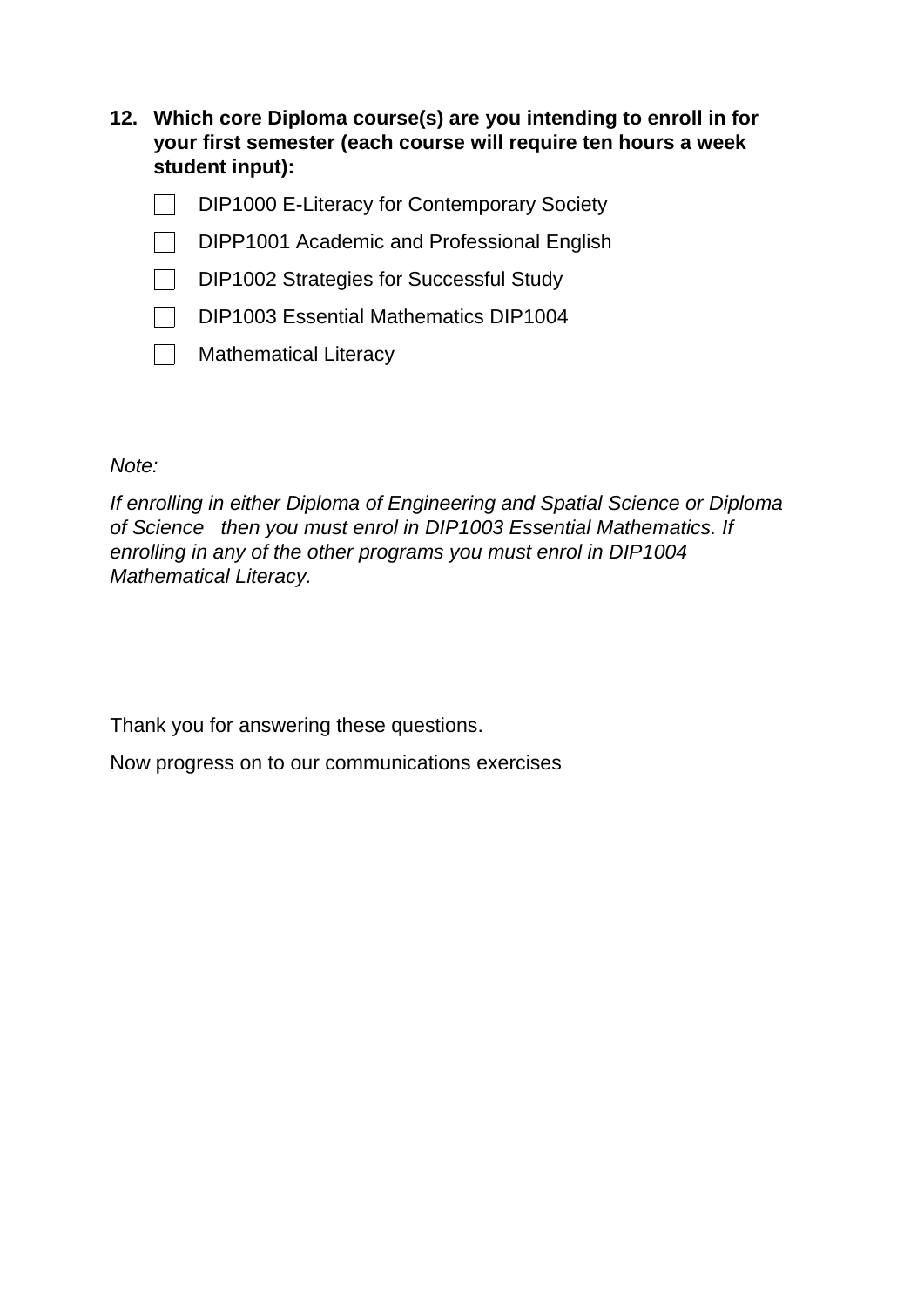### **Communications Exercises**

### **Task 2: Your Previous Learning Experiences**

Write a response to the following task. Write at least 250 words.

Discuss the advantages and disadvantages of the school or educational system(s) that you have experienced

- Write about both the good points and bad points, and
- Give examples from your own experience.

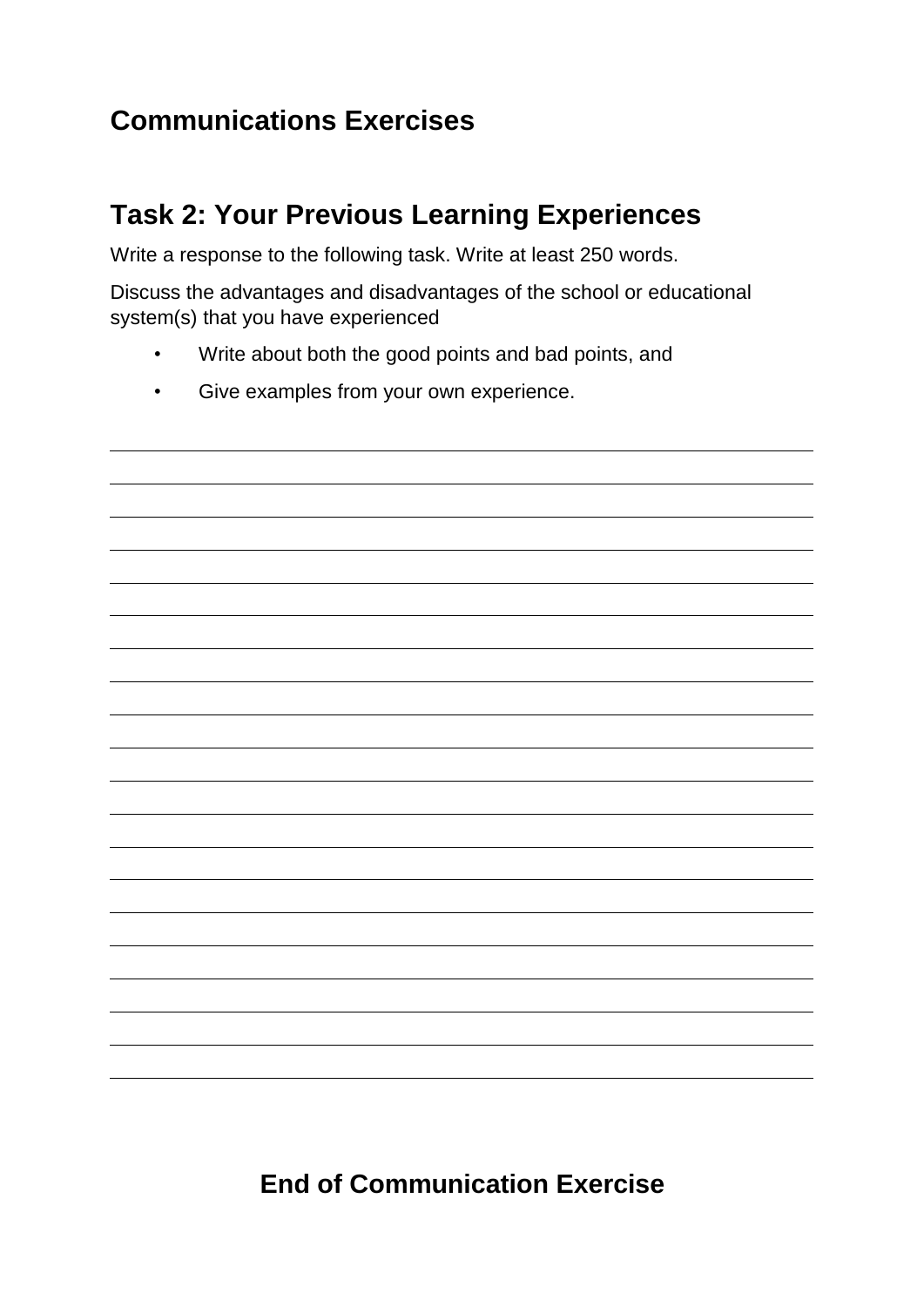### **Task 3: Information Technology Skills Exercise**

Your name:

If you have any concerns at all about your ICT skills or any other matter relating to this course please let me know.

- **1. Have you ever created the following: (tick all options that apply). Select one or more:**
	- $\Box$  Wiki
	- Web Page
	- Blog
	- $\Box$  YouTube clip
	- Podcast
	- $\Box$  None of the above
- **2. What kind of internet connection do you have? Select one:**
	- $\Box$ Dial up
	- Broadband ADSL
	- $\mathcal{L}^{\mathcal{A}}$ Mobile broadband
	- $\Box$  Other

#### **3. How often do you use email? Select one:**

- $\Box$  Occasionally
- Often
- Never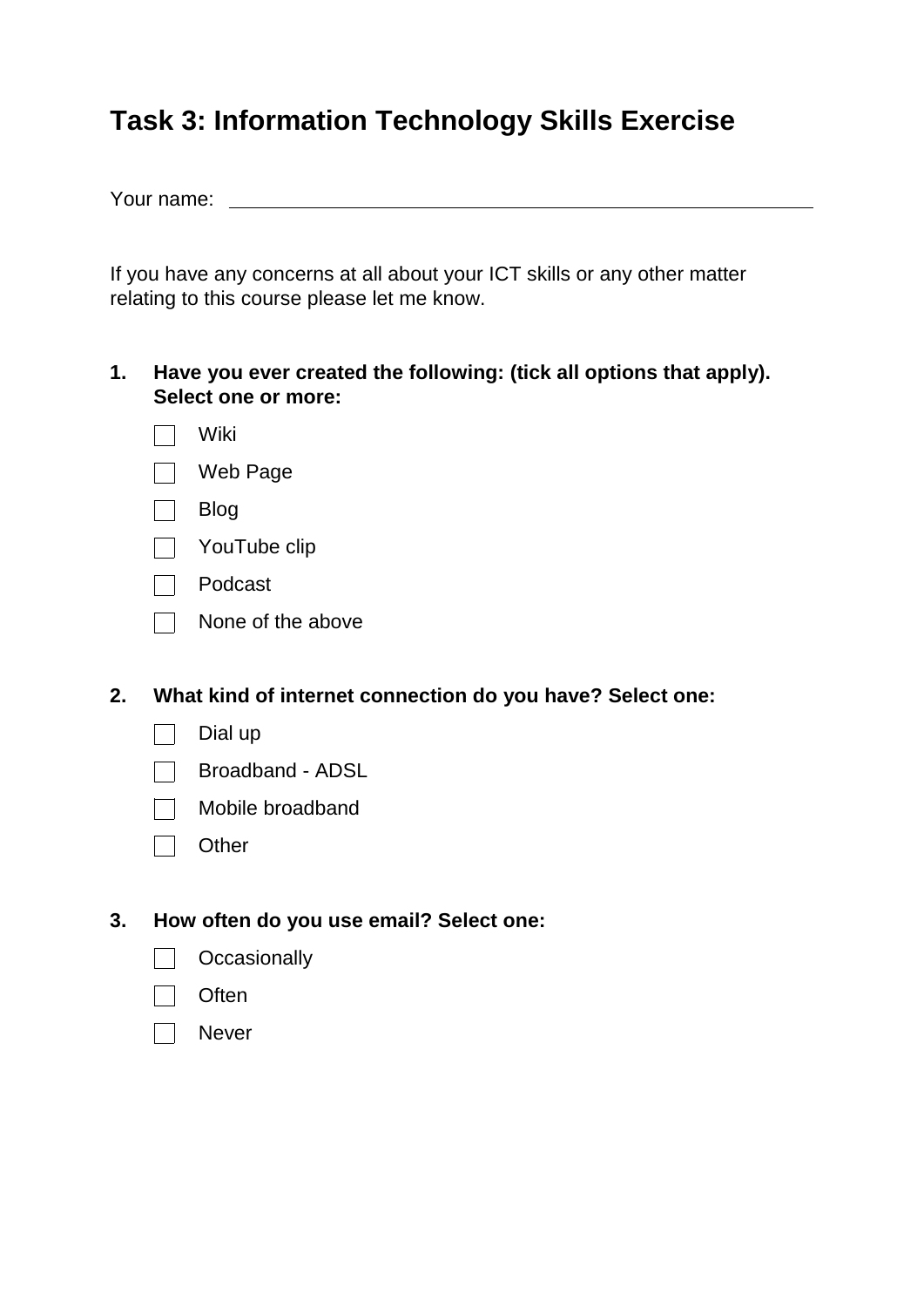**4. How often do you use word processing software? Select one:**

- $\Box$  Occasionally
- Often
- **Never**

**5. How often have you used a spreadsheet? Select one:**

|  | Occasionally |  |
|--|--------------|--|
|  |              |  |

- $\Box$  Often
- □ Never
- **6. How often do you use presentation software (e.g. PowerPoint)? Select one:**

| Occasionally |
|--------------|
|--------------|

- **Often**
- Never
- **7. How often do you use social networking sites like Facebook, Windows Live and twitter? Select one:**

| Occasionally |  |
|--------------|--|
|--------------|--|

- **Often**
- Never
- **8. How often do you use web based information services (e.g. Google, Ask.com)? Select one:**

| Occasionally |  |
|--------------|--|
|--------------|--|

- **Often**
- Never $\mathbf{I}$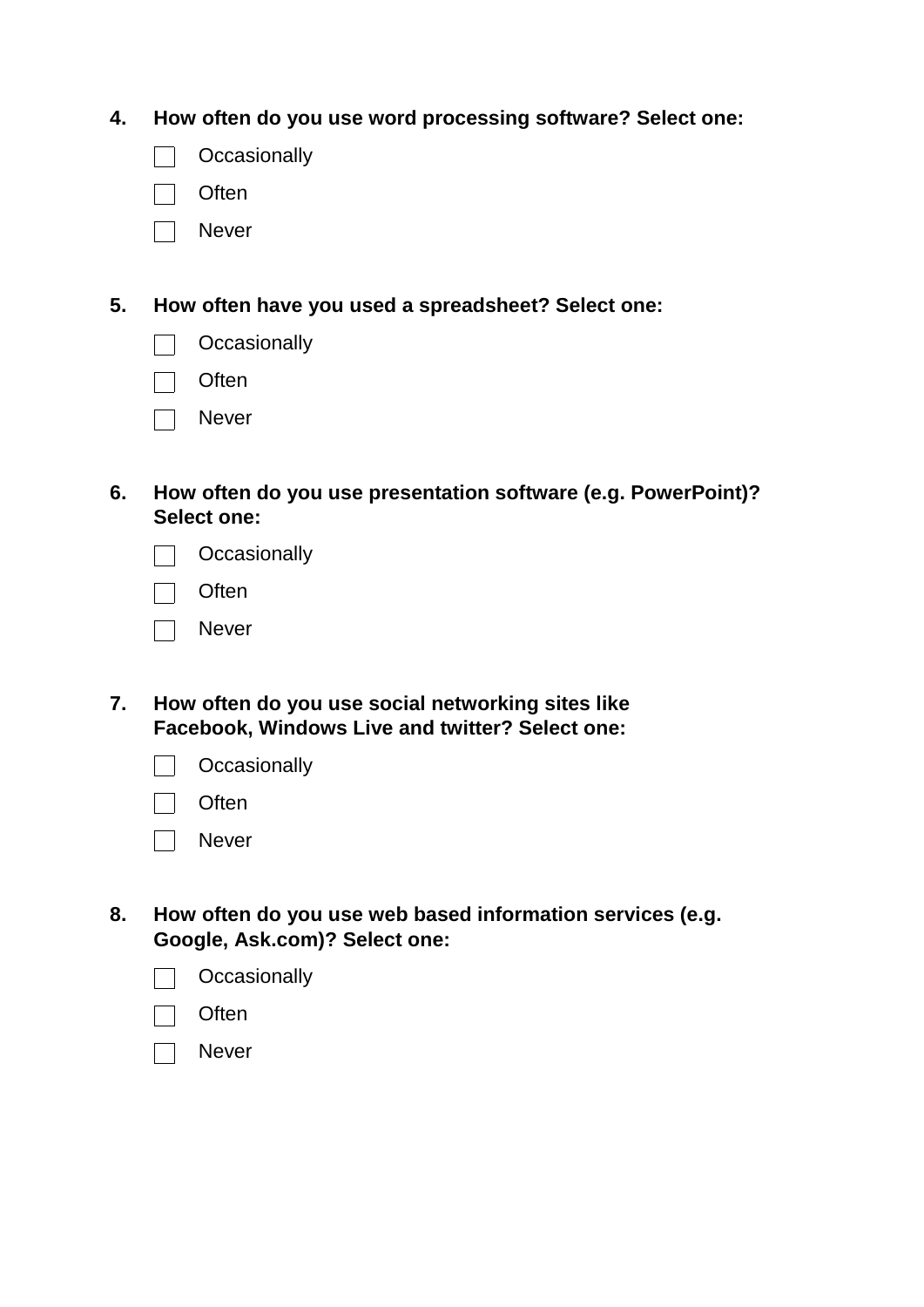**9. What office software will you be using? There are the 2 main ones, does anyone use anything else? Select one or more:**

- Microsoft Works  $\mathbf{I}$
- **Nicrosoft Office**
- Open Officer
- Other
- None
- **10. Do you know what operating system (OS) you use? Maybe you will need to do some research if you are not sure what you are using? The 3 main Windows OS's are listed as well as some others. Select one or more:**
	- Windows XP Windows Vista
	- $\Box$  Windows 7
	- $\Box$  Windows 8
	- $\Box$  MAC OS
	- Linux
	- Other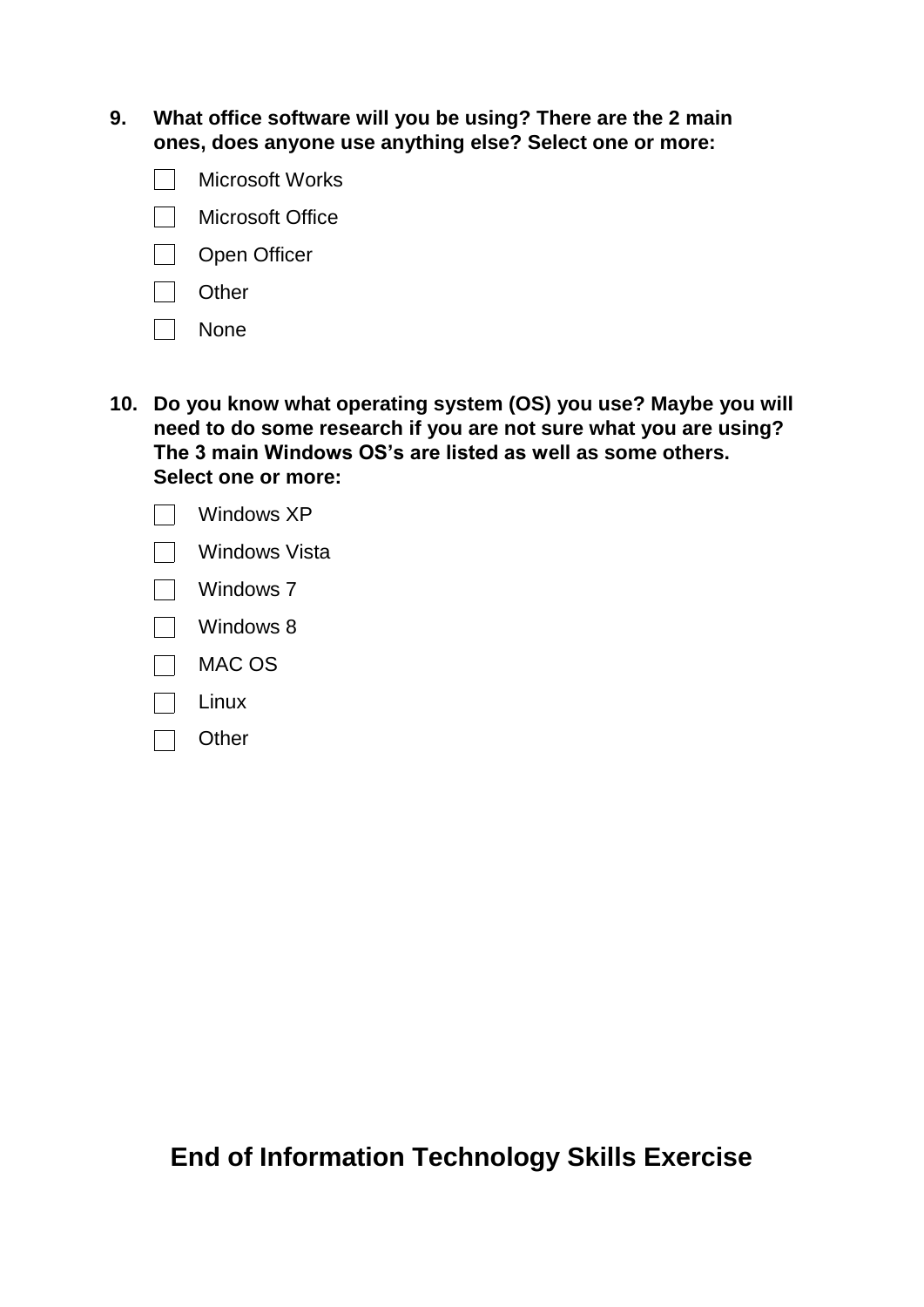### **Task 4: Maths Skills Exercise**

Your name:

Please write a few sentences in the box below about your previous mathematics studies.

What was the last mathematics that you studied (e.g. Level A Maths in Year 12) and how long ago was that?

Do you find Mathematics a difficult subject or not?

What diploma do you plan to enroll in?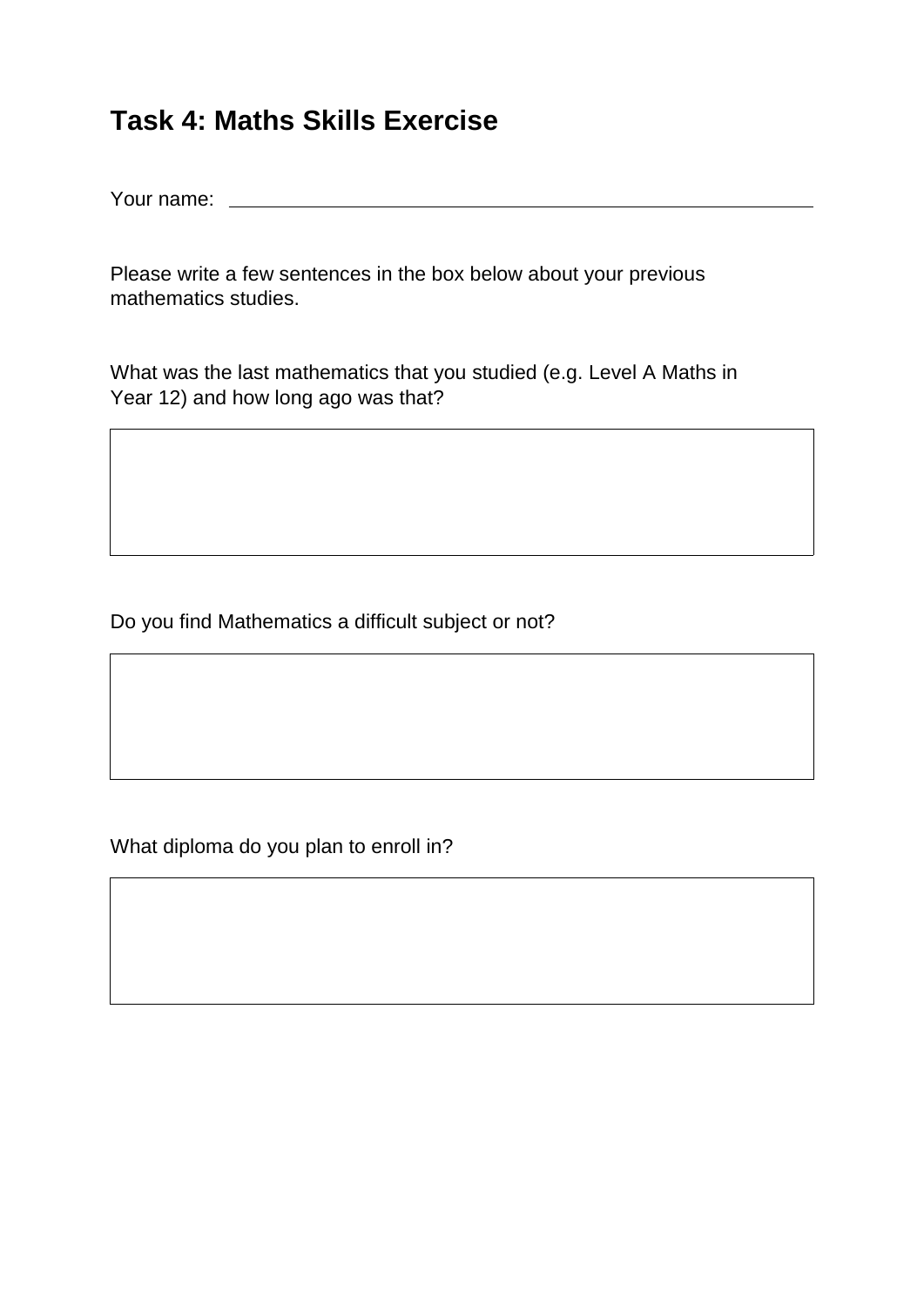# **Part A – (approximately 10 minutes)**

|    | Question                                                   | <b>Answer</b> |
|----|------------------------------------------------------------|---------------|
| 1. | Write the following number in numerals:                    |               |
|    | Twenty thousand two hundred and six.                       |               |
| 2. | $102 - 36 =$                                               |               |
| 3. | $1048 + 21376 =$                                           |               |
| 4. | $23 \times 145 =$                                          |               |
| 5. | $168 \div 12 =$                                            |               |
| 6. | Add the following list of numbers                          |               |
|    | 213, 4017, 1273, 2198, 21                                  |               |
| 7. | $\sqrt{64}$ =                                              |               |
| 8. | $$2 - $1.34 =$                                             |               |
| 9. | Complete the sequence by filling in<br>the missing numbers |               |
|    | 2 9 16 23                                                  |               |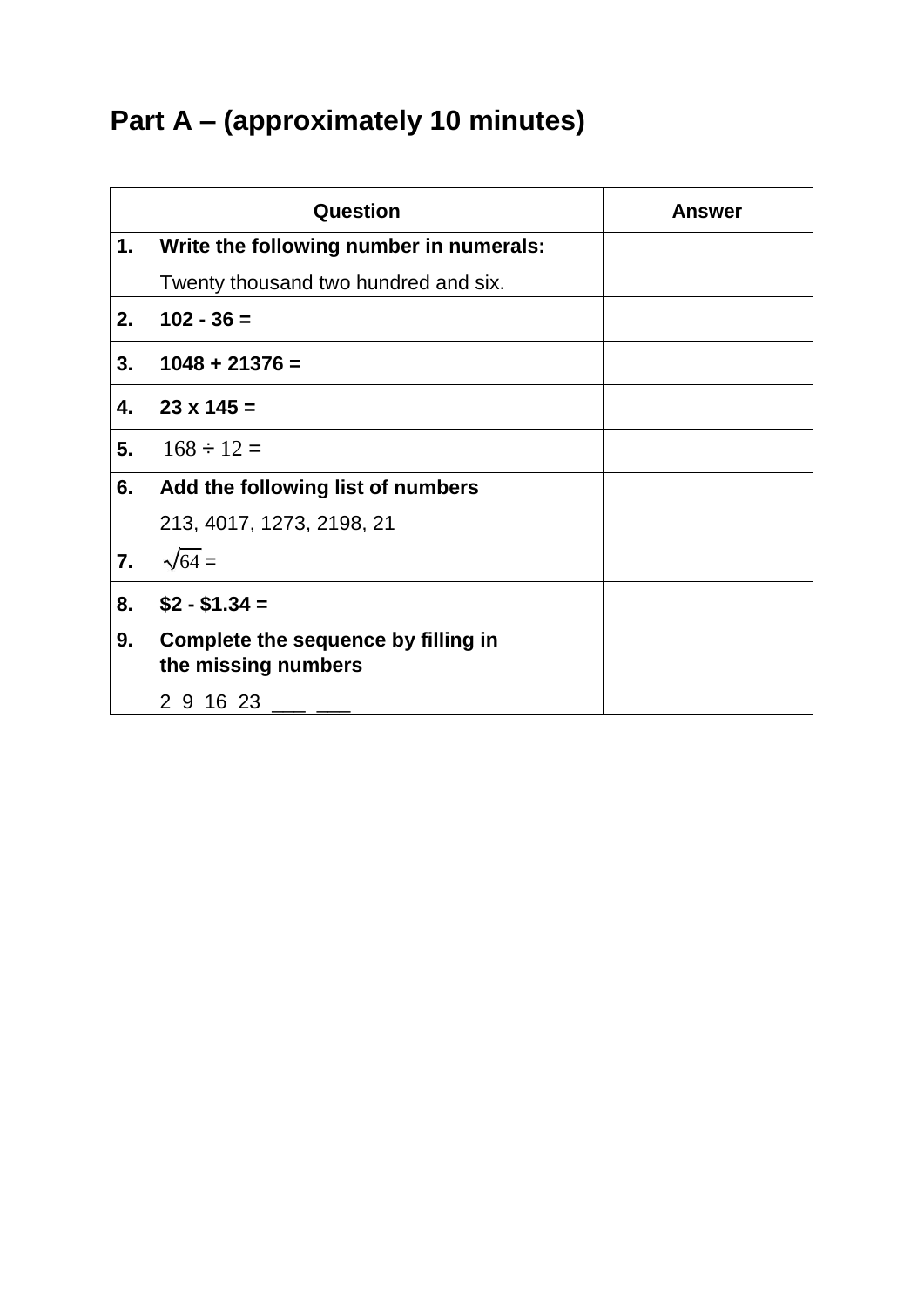**10. The following is an extract from a bank account book:**

| <b>Date</b> | <b>Deposit</b> | <b>Withdrawal</b> | <b>Balance</b> |
|-------------|----------------|-------------------|----------------|
| 13/01/2014  |                |                   | 51 717.11      |
| 26/01/2014  |                | 400.00            | 51 317.11      |
| 31/01/2014  | 636.21         |                   | 51 953.32      |
| 09/02/2014  |                | 400.00            | 51 553.32      |
| 10/02/2014  |                | 20.83             | 51 532.49      |
| 23/02/2014  |                | 500.00            | 51 032.49      |
| 28/02/2014  | 589.57         |                   |                |
| 10/03/2014  |                | 20.83             |                |
| 31/03/2014  |                | 900.00            |                |

Some definitions…

| Deposit        | Add money to the bank account      |
|----------------|------------------------------------|
| Withdrawal     | Take money out of the account      |
| <b>Balance</b> | The amount of money in the account |

#### **What was the balance of the account on 31/03/2014?**

 $\frac{1}{2}$ 

*Hint: Complete missing balances*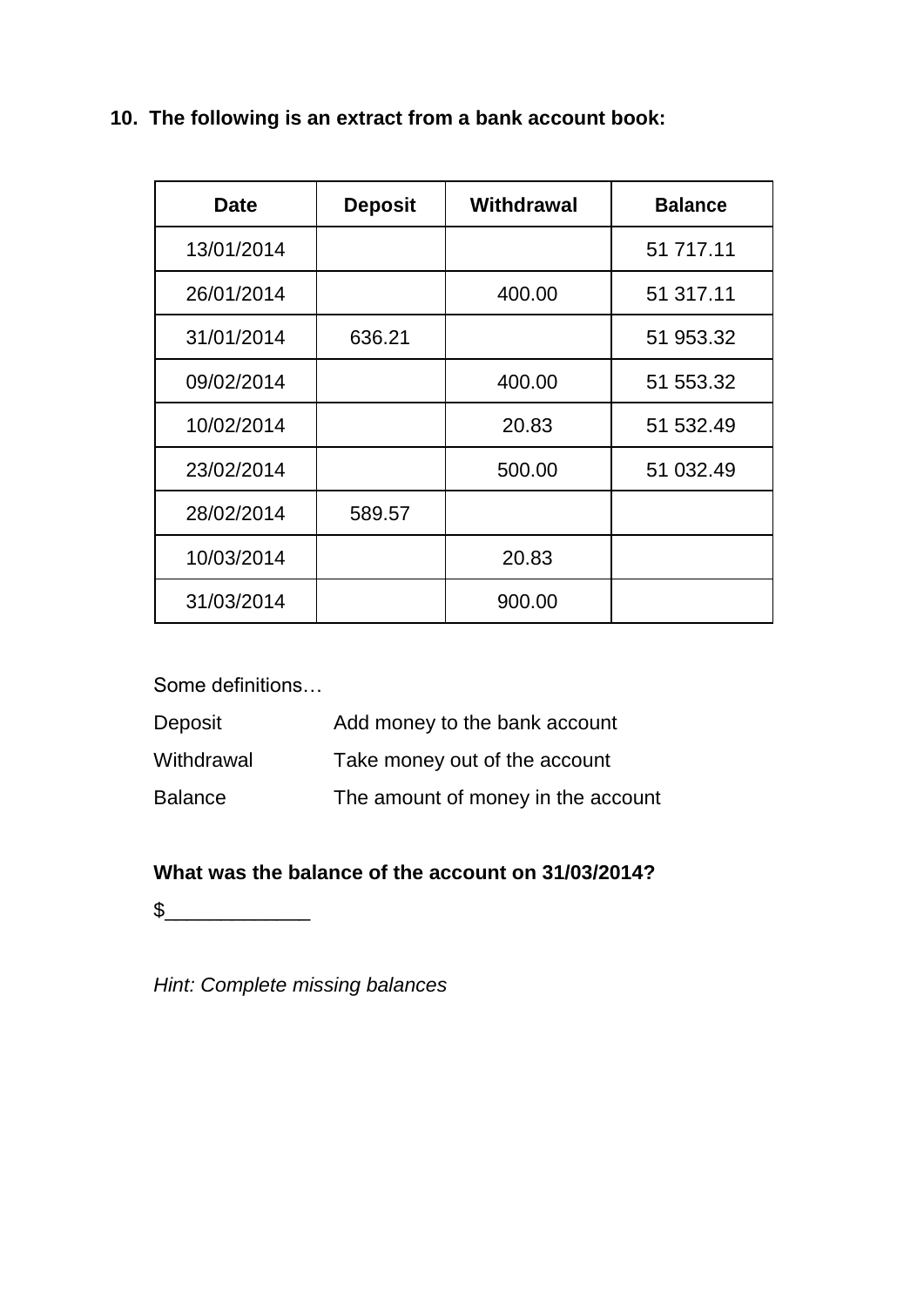# **Part B – (approximately 40 minutes)**

| Question         |                                                 | <b>Answer</b> |
|------------------|-------------------------------------------------|---------------|
| 1.               | $\frac{3}{2} = \frac{15}{3}$<br>$\gamma$        |               |
| 2.               | $7 + 2 \times 3 =$                              |               |
| 3.               | Round 495 to the nearest 10                     |               |
| 4.               | $12 + ? = -6$                                   |               |
| 5.               | 15% of $$321.00 =$                              |               |
| 6.               | Express $\frac{3}{2}$ as a decimal              |               |
| $\overline{7}$ . | $-5x-3=$                                        |               |
| 8.               | $\frac{3}{4} - \frac{2}{9} = ?$                 |               |
|                  | $9. -16 - 4 =$                                  |               |
|                  | 10. Express 24% as a decimal                    |               |
|                  | 11. $\{2 - 3 [3 - 5]\}$ <sub>2</sub> =          |               |
|                  | 12. $36 m =$ mm                                 |               |
|                  | 13. 1.23 mg = $\_\_$ g                          |               |
| 14.              | <b>Express 3 427 874 in scientific notation</b> |               |
| 15.              | Express 4.967 x 104 as an ordinary<br>number    |               |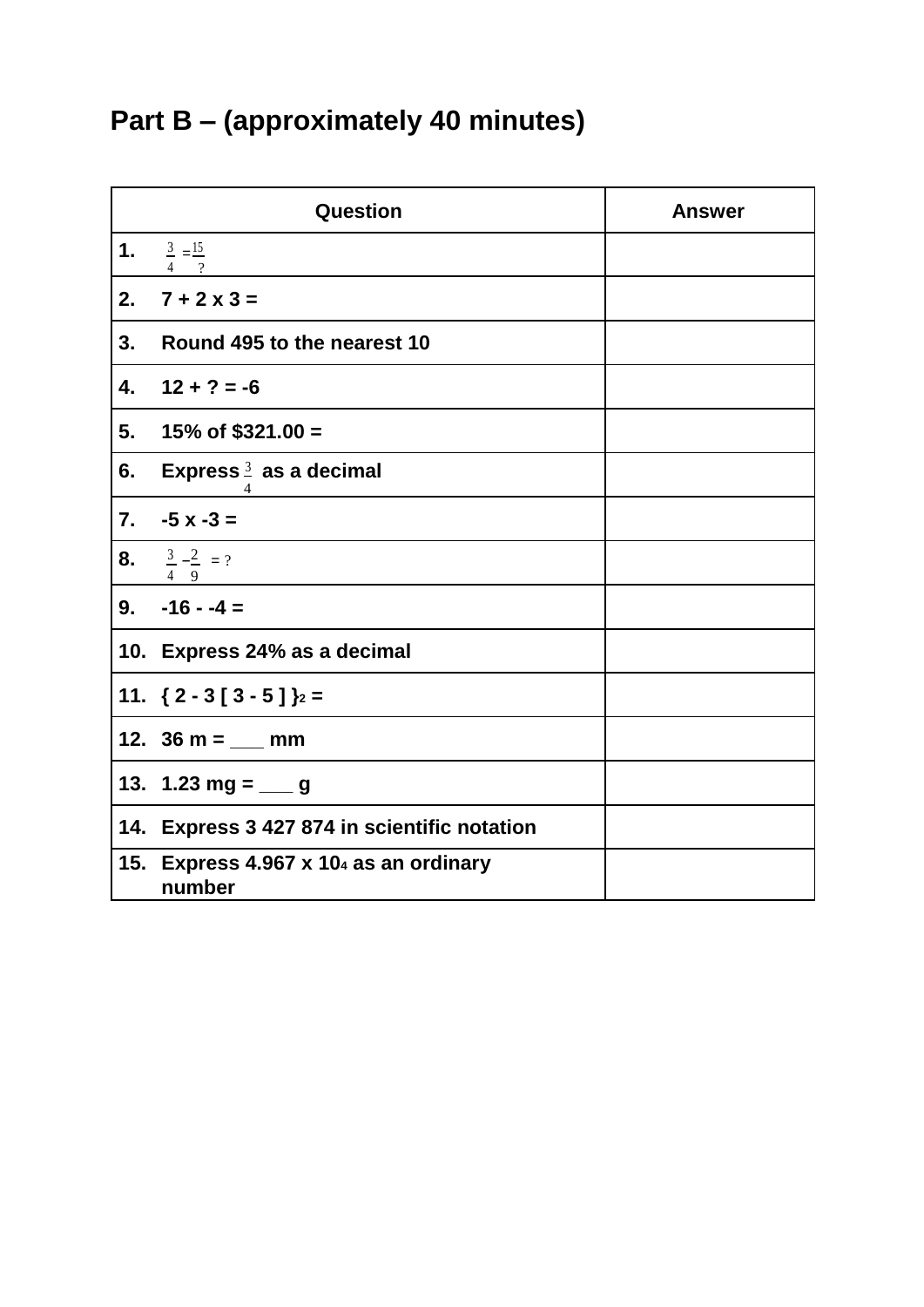**16. A company registered on the stock exchange had the following share prices of stock listed in the newspaper.**

| Day     | Cost                  |  |
|---------|-----------------------|--|
| May 3   | 1.40                  |  |
| May 10  | 1.60                  |  |
| May 17  | 1.80                  |  |
| May 24  | Figures not available |  |
| May 31  | 1.40                  |  |
| June 7  | 1.40                  |  |
| June 14 | 1.60                  |  |

- a) What would you expect the share price to be on May 24?
- b) What would you expect the share price to be on June 21?

#### **Explain your answer.**

#### **17. A patient is to receive 420mL of fluid over a 7 hour period from a drip machine:**

a) What is this rate in millilitres per minute (mL/min) ?

b) If the drip machine delivers medicine at the rate of 60 drops per millilitre, how many drops per minute will be needed to deliver the medicine in the correct time?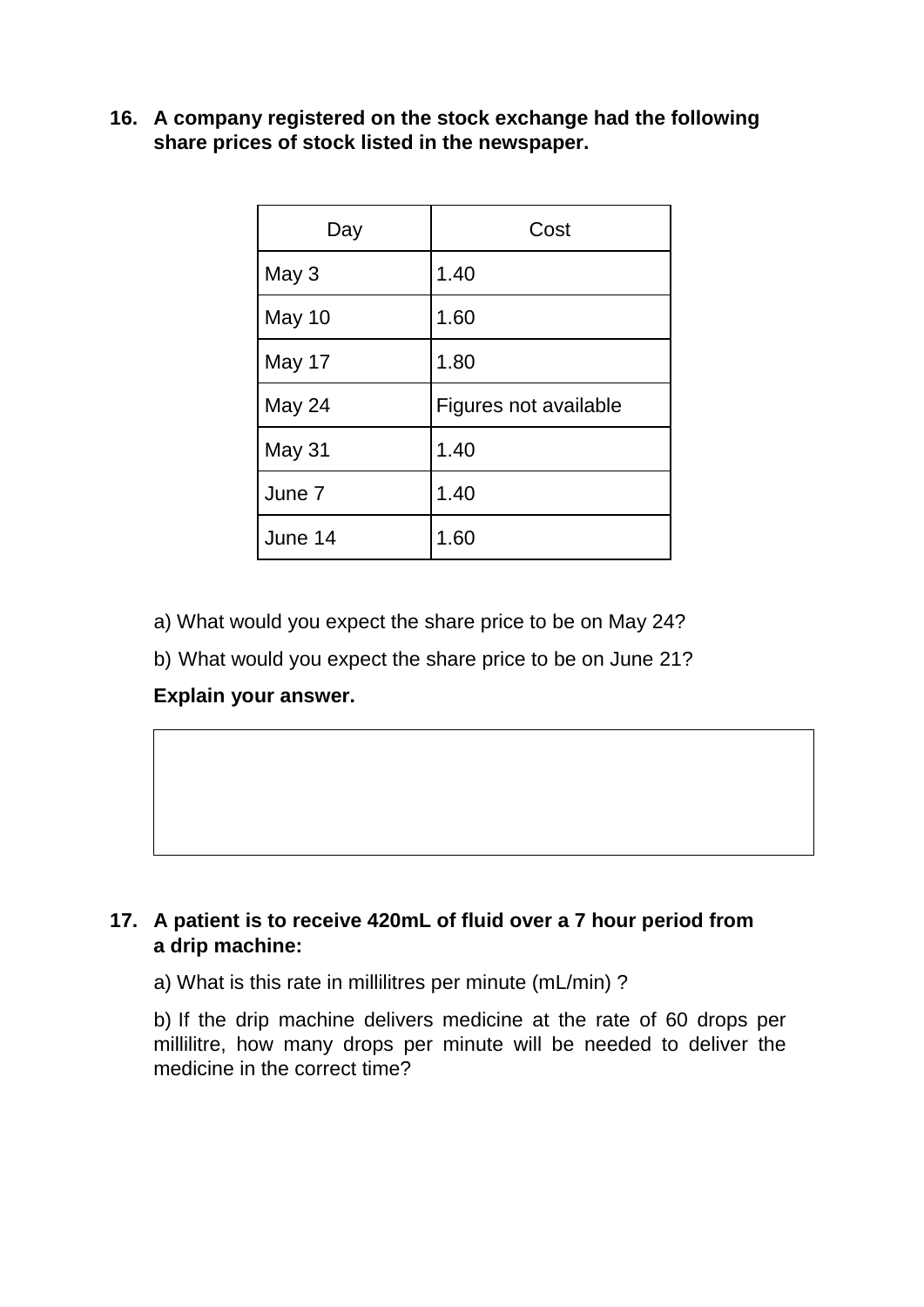**18. A 598 m<sup>2</sup> suburban block of land was advertised for sale at \$39 000, while an equally well situated block of area 980 m<sup>2</sup> was priced at \$64 000. Which was the better value for money on a dollars/square metre basis?**

**19. On a plan of a house, a rectangular room is shown with sides of length 6 cm and 8 cm respectively. If the scale used is 1:80 what are the lengths of the room?**

**20. A gardener marks out a new section of lawn that is supposed to be a rectangle with sides of length 15m and 10m respectively. To check he has marked out a rectangle he measures the length of the diagonal. How long should this be?**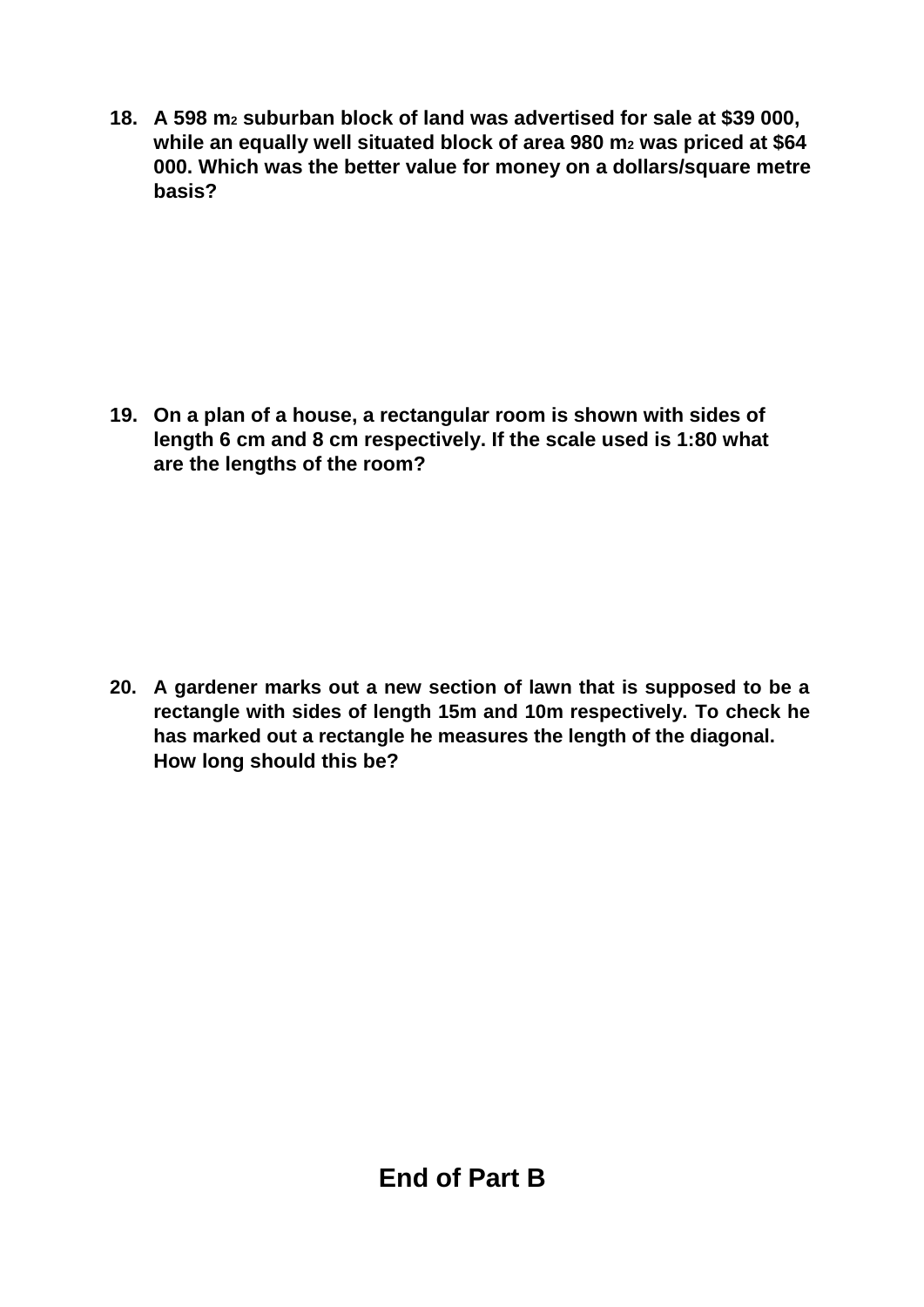# **Part C – (approximately 40 minutes)**

|     | Question                                                        | <b>Answer</b> |
|-----|-----------------------------------------------------------------|---------------|
| 1.  | Give a value of t that satisfies the inequality<br>$t \leq -4$  |               |
| 2.  | Express $3^{-2}$ as fraction                                    |               |
| 3.  | Evaluate $\sqrt{x_2 + y_2}$ when $x = 3$ and $y = 4$            |               |
| 4.  | <b>Expand</b> $(x + 1)(x - 2)$                                  |               |
| 5.  | <b>Simplify</b> $6x^2 + y^2 - x^2 + 5 + x - 3y^3$               |               |
| 6.  | <b>Solve for x,</b> $3(2x+1) = 21$                              |               |
| 7.  | <b>Solve for x,</b> $5x + 7 = 2x - 3$                           |               |
| 8.  | Make x subject of the formula $2 y = \frac{5}{2} \sqrt{x}$<br>3 |               |
| 9.  | Factorize $3ax + 12a$                                           |               |
| 10. | Evaluate $y = 3^x$ when $x = 4$                                 |               |
|     | 11. Find the values of x and y if                               |               |
|     | $x + 2y = 4$ and                                                |               |
|     | $2x - 3y = 1$                                                   |               |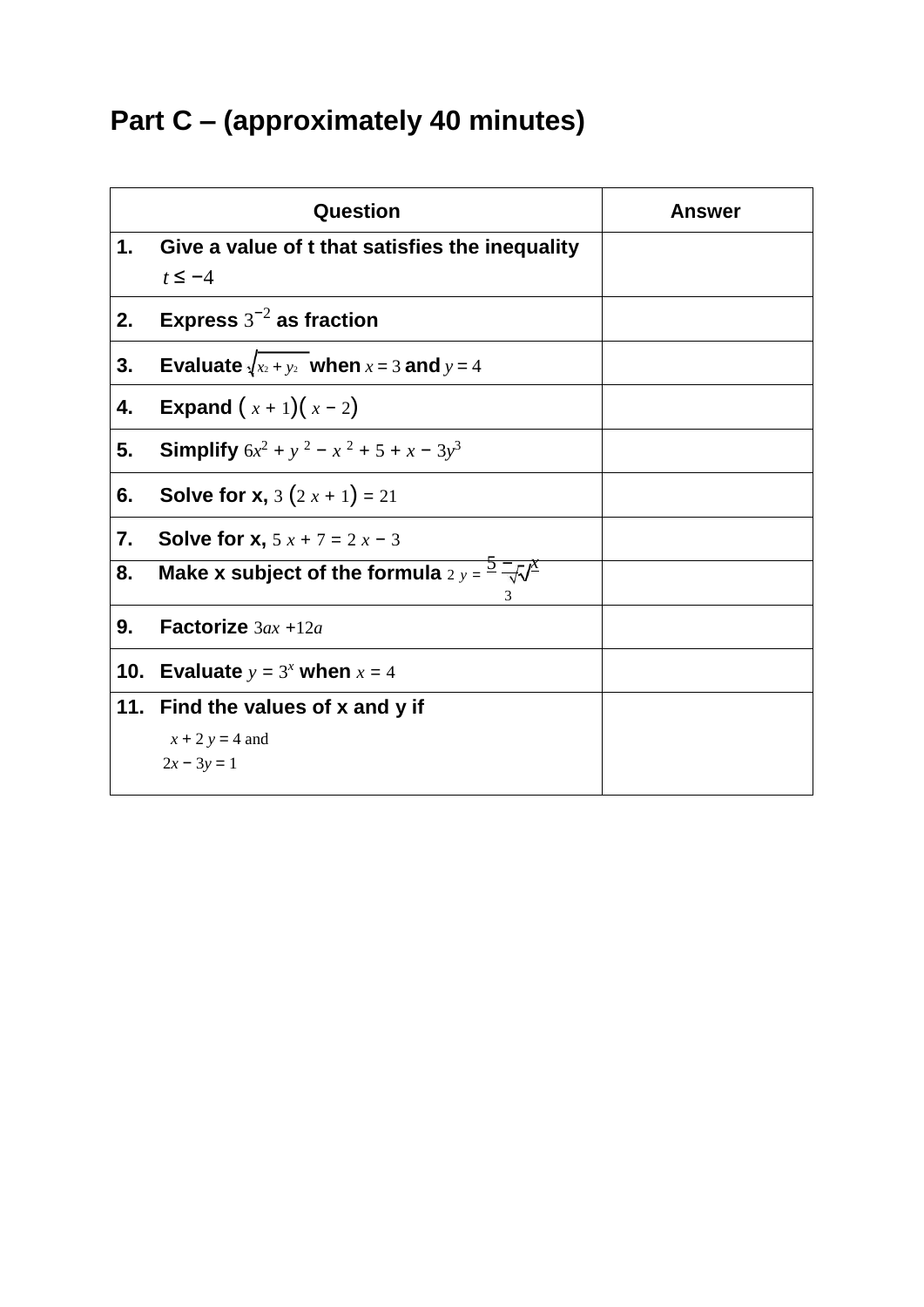

### For the above graph find

| a) its slope         |                                        |  |
|----------------------|----------------------------------------|--|
| b) the y - intercept |                                        |  |
| c) its equation      |                                        |  |
|                      | d) the distance between points A and B |  |

### **13. For**  $y = 3x_2 + 4x$  fill the table of values below.